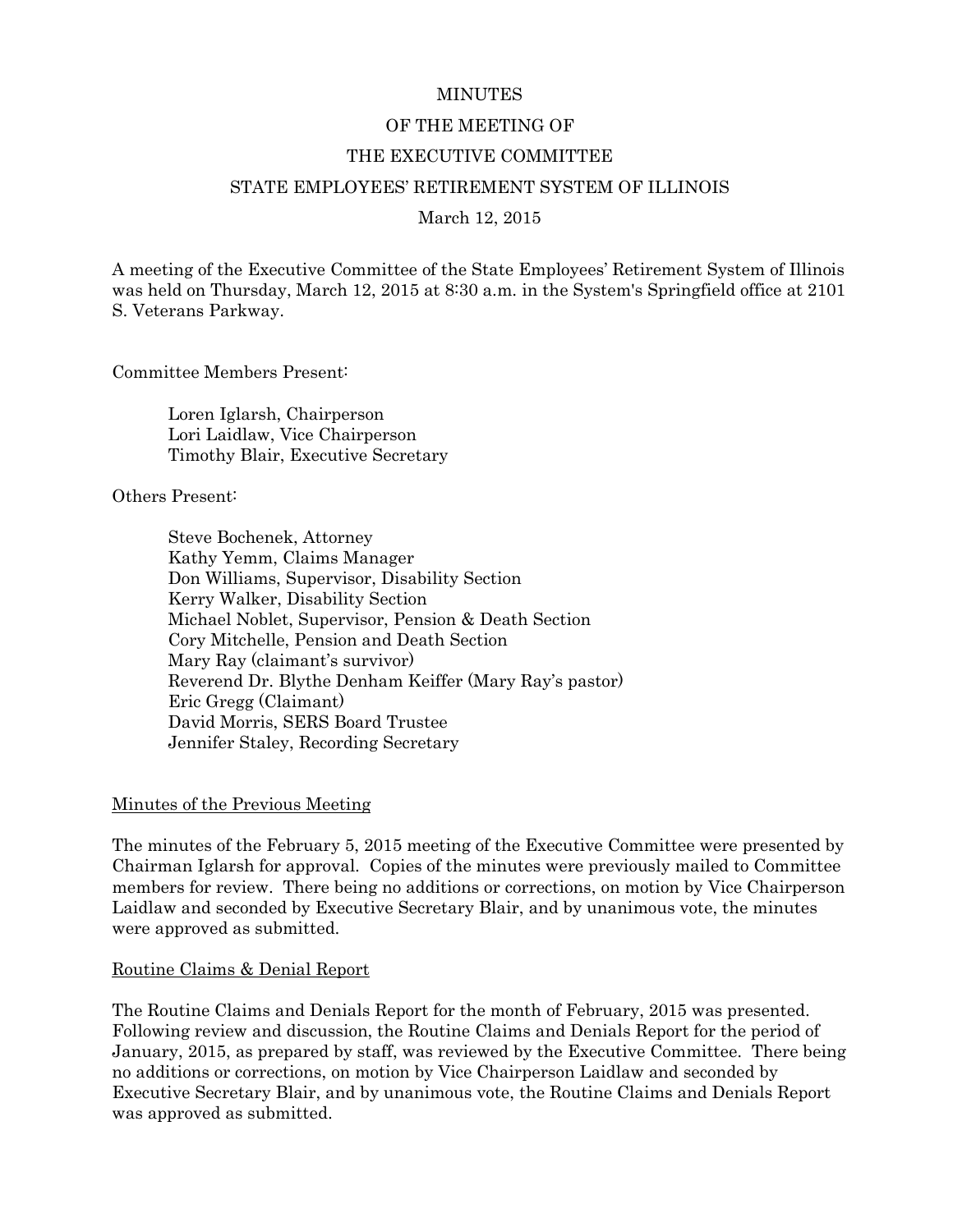# Old Business

# Peter Paluzzi – Reappeal of Overpayment

Peter Paluzzi works as a Highway Maintainer for the Department of Transportation, District 2. He last worked on February 13, 2008. Mr. Paluzzi has an overpayment that he appealed to the Executive Committee on October 7, 2014. His appeal was denied.

Peter Paluzzi, with the help of his attorney Francine White, reappealled the claimed overpayment of benefits. After hearing the basis of their appeal, the case was referred to SERS' attorney, Steve Bochenek, for a recommendation.

The appeal was approved based on statutory laws and the error beyond the 3 year time limit. Executive Secretary Blair made a motion to approve the reappeal of the denial of benefits, seconded by Vice Chairperson Laidlaw. All were in favor.

# Leonard Kolesar - Denial Survivor Benefits – Request for Re-appeal - Recommendation

Simeon Fleming retired effective March 3, 2005 at which time he did not have a qualified survivor. He was paid a refund of widow survivor contributions on April 22, 2005 totaling \$3,302.80. He entered into a civil union with Leonard Kolesar on June 8, 2011. Mr. Kolesar asserts that Simeon was advised that if they joined in the civil union, Mr. Kolesar would be eligible for a monthly benefit, but they were not aware that the widow survivor contributions needed to be repaid. Mr. Kolesar was sent a survivor application packet in error on October 21, 2014. When the error was discovered, he was sent a letter dated November 5, 2014 explaining the situation and denying survivor benefits.

At the December 11, 2014 Executive Committee meeting, the case was reviewed. Mr. Kolesar was asking that in order to receive monthly benefits as a survivor he be allowed to repay the widow/survivor refund from monthly benefits to be paid by the System.

After some discussion and based on the statutory language regarding the repayment of the refund, Executive Secretary Blair motioned to deny the appeal of Mr. Fleming, seconded by Vice Chairperson Laidaw. All were in favor.

At the January 8, 2015 Executive Committee meeting, the supervisor of the Pension Section stated that Mr. Kolesar is requesting that he be allowed to have a personal appeal of the previous denial of survivor benefits.

After some discussion, Executive Secretary Blair made a motion that we allow Mr. Kolesar's re-appeal of the denial of benefits for the February 2015 meeting, seconded by Chairman Iglarsh. All were in favor.

Mr. Kolesar was present at the February 5, 2015 meeting to reappeal the denial of benefits. After hearing the basis of his appeal, the case was referred to SERS' attorney, Steve Bochenek, for a recommendation to be presented at the March 12, 2015 meeting.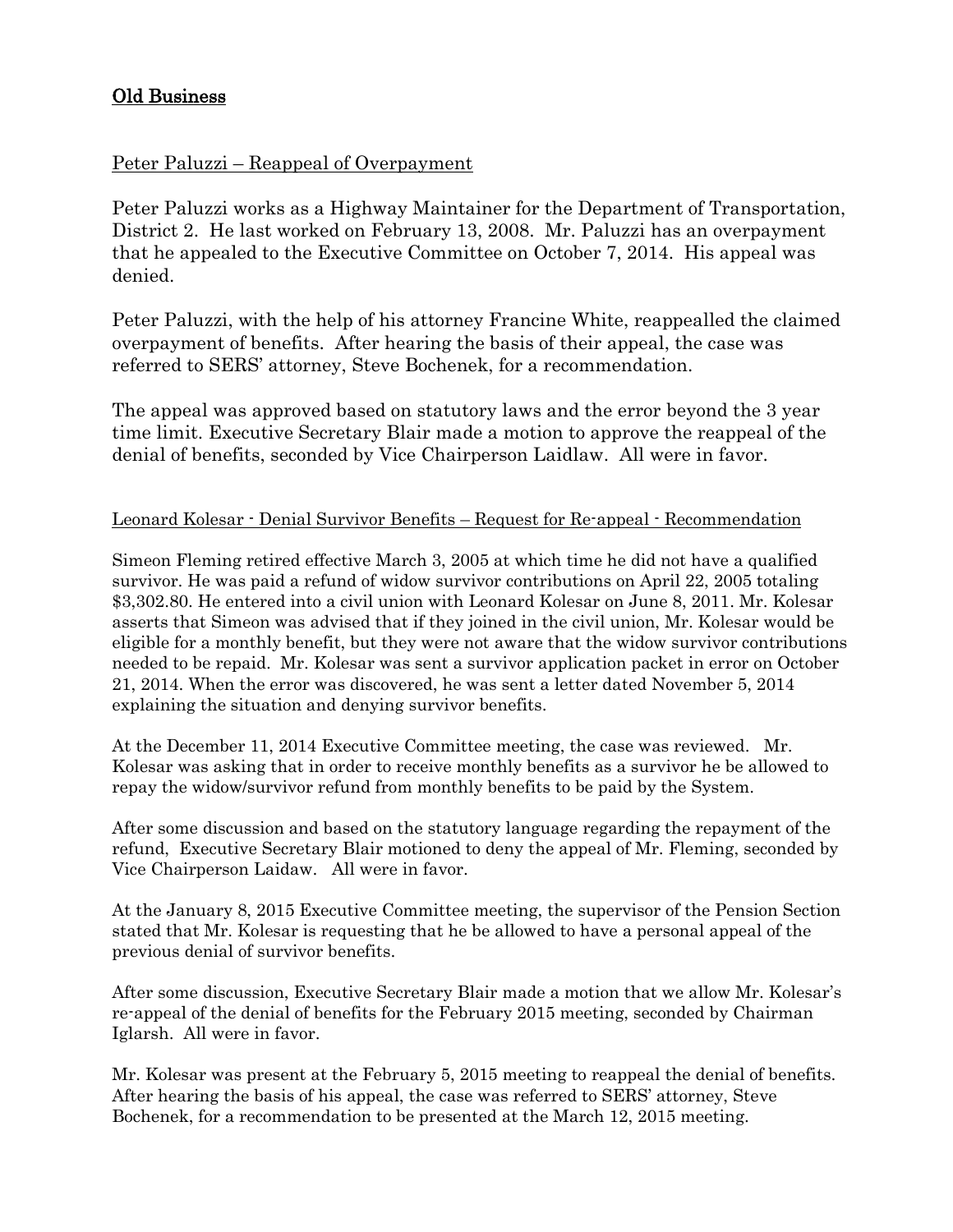At the March 12, 2015 meeting Attorney Bochenek presented a recommendation, No.2015-03. The Committee recommends that the appeal of Leonard Kolesar, be denied. Motion to approve the denial was made by Executive Secretary Blair, seconded by Vice Chairperson Laidlaw. All were in favor

### Shontell Mitchell – Review Repayment Plan

Shontell Mitchell was receiving disability benefits from the State Employees' Retirement System. While on disability her agency discovered that she was working outside the State of Illinois; however, Ms. Mitchell was signing certification statements from SERS that she was not working, resulting in an overpayment of approximately \$40,000. Criminal charges were filed against Shontell Mitchell. Member's attorney called SERS asking for a repayment plan with member paying some money up front. Upon the advice of the Executive Committee, SERS will follow-up with the State Attorney's Office on this case and continue the collection of the overpayment without a repayment agreement.

### New Business

# Christina Urban – Nonoccupational Disability – 90 Day Waiver

Christina Urban is appealing the denial of her right to file for a nonoccupational disability claim based on the 90 day rule. She last worked on December 19, 2008 and was removed from the payroll on February 15, 2009. She returned to work on March 17, 2009. Her 90 day filing period expired May 15, 2009. SERS received notification from the member's agency on February 5, 2015. Member completed her application for nonoccupational disability benefits on the internet for the 2008/2009 period at the same time she completed her application for nonoccupational disability benefits for the 2015 time period. Member was unaware of her right to file for nonoccupational disability benefits when she was off work for the birth of her first child. She did not learn of this until going on a medical leave for the birth of her second child, for which she received a first and final pay check. She is now pursuing the right to file for nonoccupational disability benefits for the 2008/2009 time period and wishes for the Executive Committee to waive the 90 day period.

After some discussion, Chairman Iglarsh moved for approval of the removal of the 90 day waiver, seconded by Vice Chairperson Laidlaw. All were in favor.

### Burgos Jimenez – Occupational 12 Month Waiver

Burgos Jimenez works as a Juvenile Justice Specialist for the Department of Juvenile Justice. She last worked on October 3, 2013. She was on a medical leave of absence from March 19, 2013 through July 2013 and again from October 2013 through April 2014.

Ms. Jimenez has requested a written appeal to the Executive Committee so that the 12 month filing limitation can be waived for the time period of March 19, 2013 through April 6, 2014. She received TTD benefits during this time period.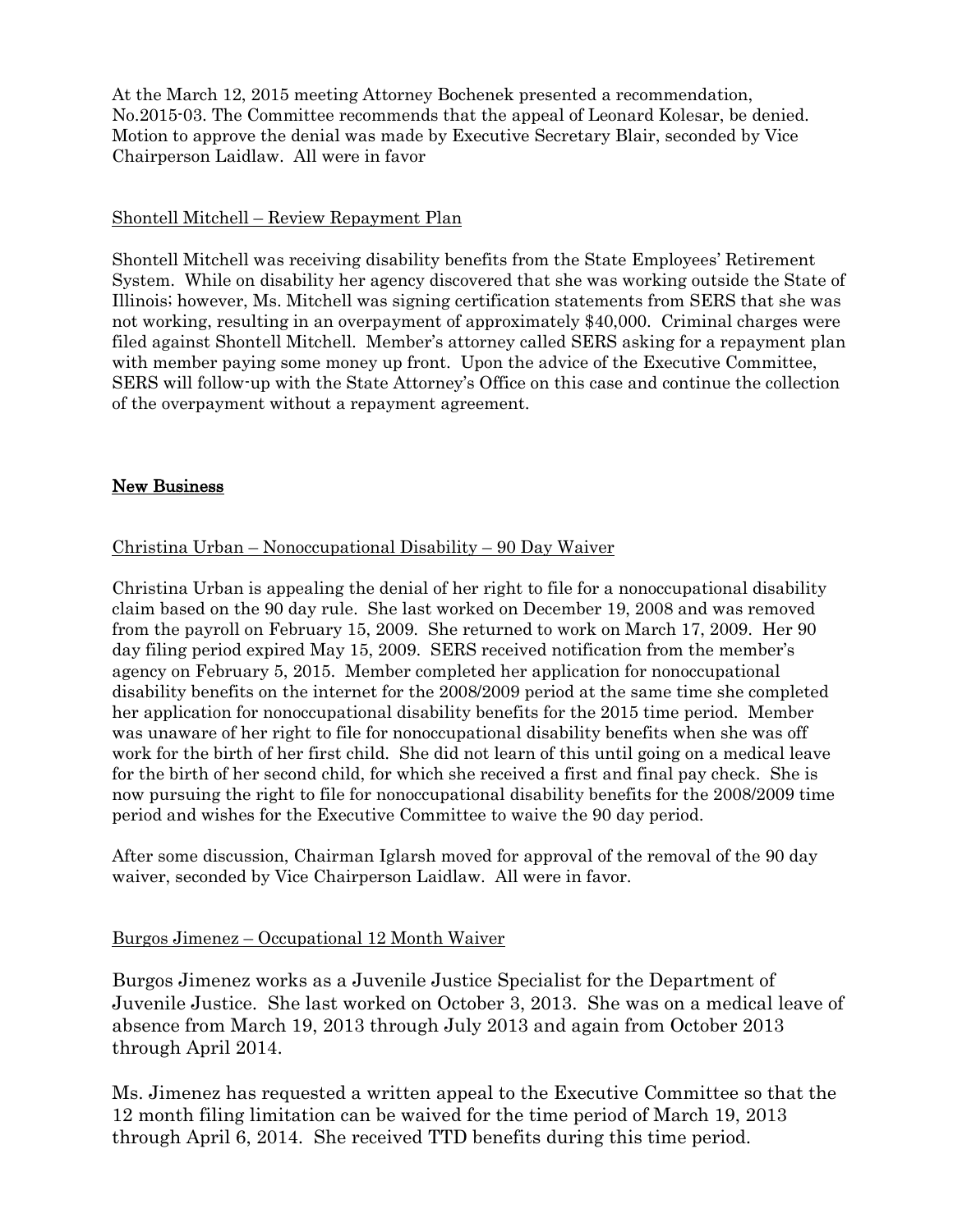After some discussion, Chairman Iglarsh moved for approval of the appeal of the 12 month filing limitation, seconded by Vice Chairperson Laidlaw. All were in favor.

# Lenora Rogers - Occupational 12 Month Waiver

Lenora Rogers worked as a Mental Health Tech II for Ludeman Developmental Center and the Department of Human Services. She was injured at work on November 20, 2011. She last worked on April 19, 2012, but was still on the payroll until April 20, 2013. Ms. Rogers is trying to receive occupational disability benefits for the time period of April 21, 2013 to the present. She has been paid TTD from IWCC since April 21, 2013 for the same injury. Lenora Rogers is appealing the filing after one year denial rule and believes she should be paid from April 21, 2013 to the present for the 2011 job related injury.

After some discussion, Chairman Iglarsh moved for approval of the appeal of the 12 month filing limitation, seconded by Vice Chairperson Laidlaw. All were in favor.

### Patricia Hopper – Occupational 12 Month Waiver

Patricia Hopper works as an Engineering Tech for IDOT. She last worked on July 15, 2010. She began a medical leave of absence on October 9, 2010 due to an injury.

Ms. Hopper has requested a written appeal to the Executive Committee so that the 12 month filing limitation can be waived. She was paid TTD for this time period (October 27, 2010 through August 21, 2014.)

After some discussion, Chairman Iglarsh moved for approval of the appeal of the 12 month filing limitation, seconded by Vice Chairperson Laidlaw. All were in favor.

### Rickey Coleman - Occupational 12 Month Waiver

Rickey Coleman worked as a Leisure Activity Specialist for Juvenile Justice. He last worked on May 23, 2012. He began a medical leave of absence on June 2, 2013 due to an injury.

He has requested a written appeal to the Executive Committee so that the 12 month filing limitation can be waived. He was paid TTD for this time period (September 1, 2013 to the present).

After some discussion, Chairman Iglarsh moved for approval of the appeal of the 12 month filing limitation, seconded by Vice Chairperson Laidlaw. All were in favor.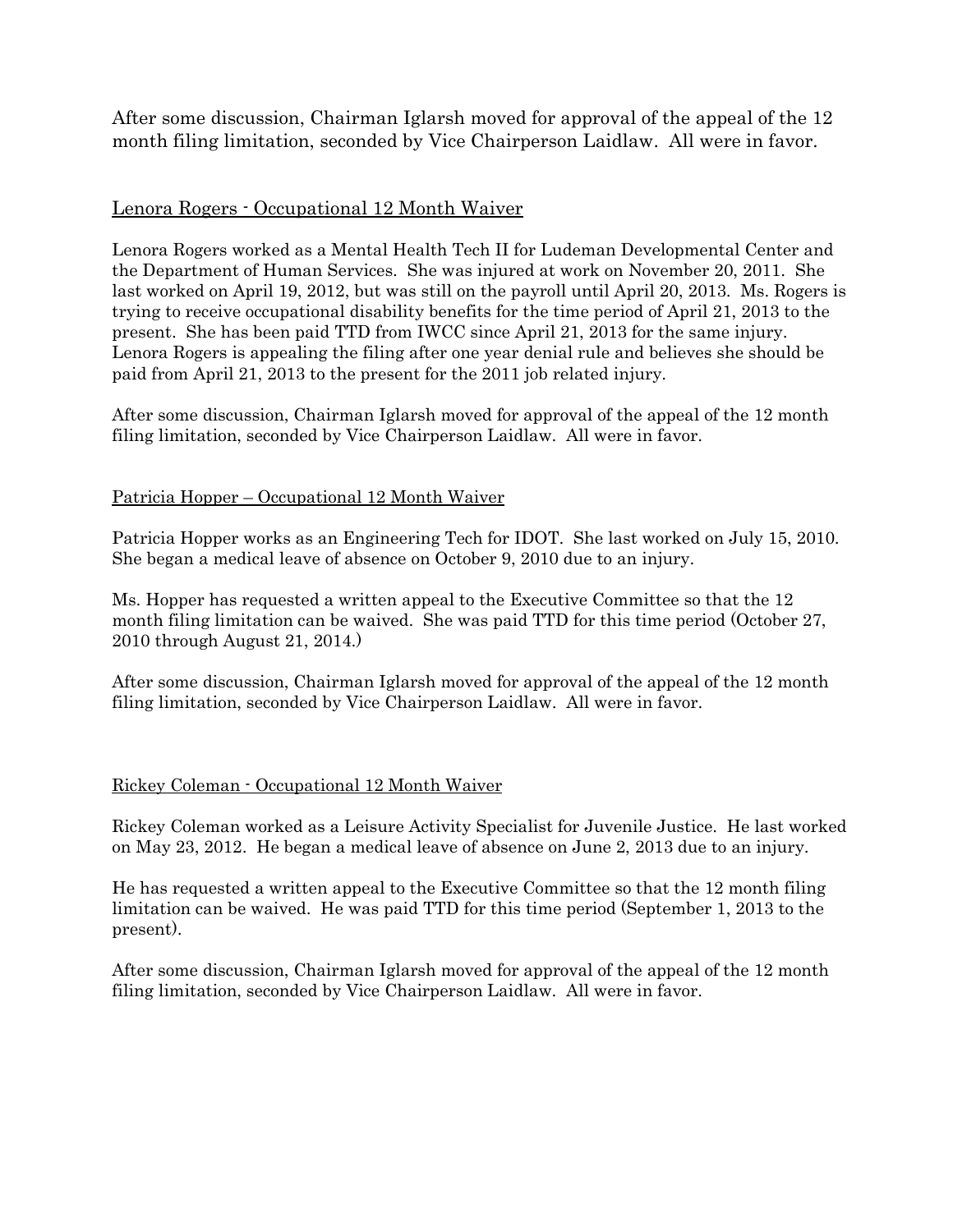### Nona Adams - Nonoccupational 90 Day Waiver

Nona Adams is appealing the denial of her right to file for a nonoccupational disability claim based on the 90 day rule. She last worked on July 1, 2014 and was removed from the payroll on July 15, 2014. Her 90 day filing period expired October 12, 2014. SERS received notification from the member's agency on December 30, 2014. Member completed her application for nonoccupational disability benefits on December 23, 2014. Ms. Adams sent her forms to SERS on December 26, 2014 and medical records were both requested and received for that time period. Member was unaware in July of 2014 of her right to file for a nonoccupational disability benefit. She is now pursuing the right to file for a nonoccupational disability benefit for the July 2, 2014 to present time period and wishes for the Executive Committee to waive the 90 day period.

After some discussion, Chairman Iglarsh moved for approval of the appeal of the 12 month filing limitation, seconded by Vice Chairperson Laidlaw. All were in favor.

#### Lakeysha Harris - Occupational 12 Month Waiver

Lakeysha Harris works as a Corrections Senior Parole Agent for IDOC Administration and was recently awarded occupational benefits for a work related injury occurring December 25, 2012. She was at that time made aware of her rights to apply for occupational disability benefits through SERS and wishes to pursue filing for occupational benefits for past time periods.

On the first previous leave of absence, her last day worked was February 3, 2003 and she began a service connected leave of absence on that same day due to injuries from a motor vehicle accident occurring that day. She returned to work on March 11, 2003.

On the second previous leave of absence, her last day worked was May 7, 2008 and she began a service connected leave of absence on that same day due to an injury as a result of a motor vehicle accident occurring that day. She returned to work on July 15, 2008.

Lakeysha Harris is appealing the one year filing limitation for both of the above mentioned time periods, as she was unaware that she could receive these benefits.

After reviewing the facts of the case, Chairman Iglarsh moved for approval of the appeal of the 12 month filing limitation, seconded by Vice Chairperson Laidlaw. All were in favor.

#### Karen Dillon – Pension – Repayment of Survivor Contribution Refund

When Karen A. Dillon retired January 1, 2007 she was paid a survivor contribution refund because she did not have an eligible survivor at that time. Subsequent to her retirement and before her death on October 25, 2014 she entered into a civil union. Her surviving spouse, Mary Ray, is asking to be allowed to repay the survivor contribution refund because Karen A. Dillon was never notified after Illinois amended the law to recognize civil unions that she could repay and qualify her spouse.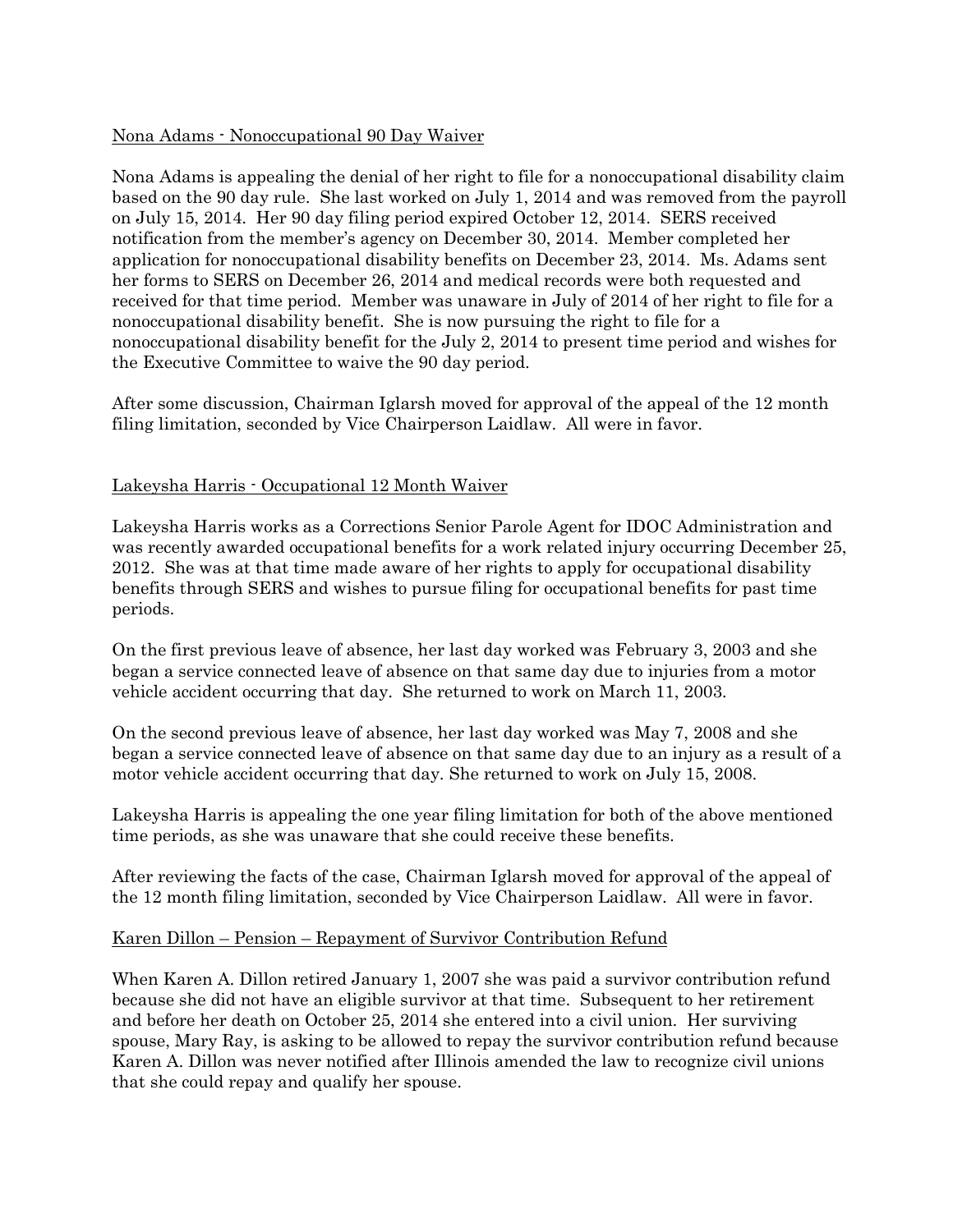Mary Ray attended the March 12, 2015 Executive Committee meeting to state her situation. After hearing the basis of her appeal, the Committee referred the case to SERS' attorney, Stephen Bochenek, for a recommendation.

### Mary Casper – Pension – Waiver of Overpayment

Mary Casper retired July 31, 2013 and her pension payments were effective August 1, 2013. Ms. Casper's pension was erroneously computed using her final rate of pay instead of her final average compensation. Because she did not have 20 years in the alternative formula, she did not qualify for use of her final rate. As a result of the error, she has been overpaid in the net amount of \$5,145.56. Ms. Casper is asking the Committee to waive the overpayment.

After discussing the facts of the case, a motion was made by Executive Secretary Blair to deny the waiver of the overpayment, seconded by Vice Chairperson Laidlaw. All were in favor.

# Katherine House – Pension – Reciprocal Retirement

Katherine House retired January 1, 2015. She did not choose reciprocity on her pension application. Ms. House is asking to have her pension calculated reciprocally with Cook County.

After some discussion, a motion was made by Vice Chairperson Laidlaw to approve the request to have her pension calculated reciprocally, seconded by Chairman Iglarsh. All were in favor.

### Audrey Lazarus – Pension – Disclaimer of Benefits

Audrey Lazarus is a retired member who died January 31, 2015. Her two sisters are named as beneficiares; one is an English citizen and the other is a Canadian citizen. They are disclaiming benefits so that the \$500.00 lump sum death benefit can be paid to the member's estate via a small estate affidavit. They have both executed duly signed and notarized disclaimers.

After some discussion, a motion was made by Chairman Iglarsh to allow the disclaimer of benefits, seconded by Vice Chairperson Laidlaw. All were in favor.

### Lloyd Lyons – Pension – Payment to Secondary Beneficiaries

Active member Lloyd Lyons was murdered by his spouse, Melody Lyons, on June 8, 2012. Melody was convicted on February 27, 2015. Melody Lyons is listed as beneficiary #1; beneficiary 2's are listed as Mary Lyons, mother, and Sherri Schnetz, sister.

Prior direction from Steve Bochenek was to wait to see if spouse was actually convicted before we consider paying the #2 beneficiaries. Now that the spouse has been convicted, we are asking for direction and approval for payment to the #2 beneficiaries (mother and sister).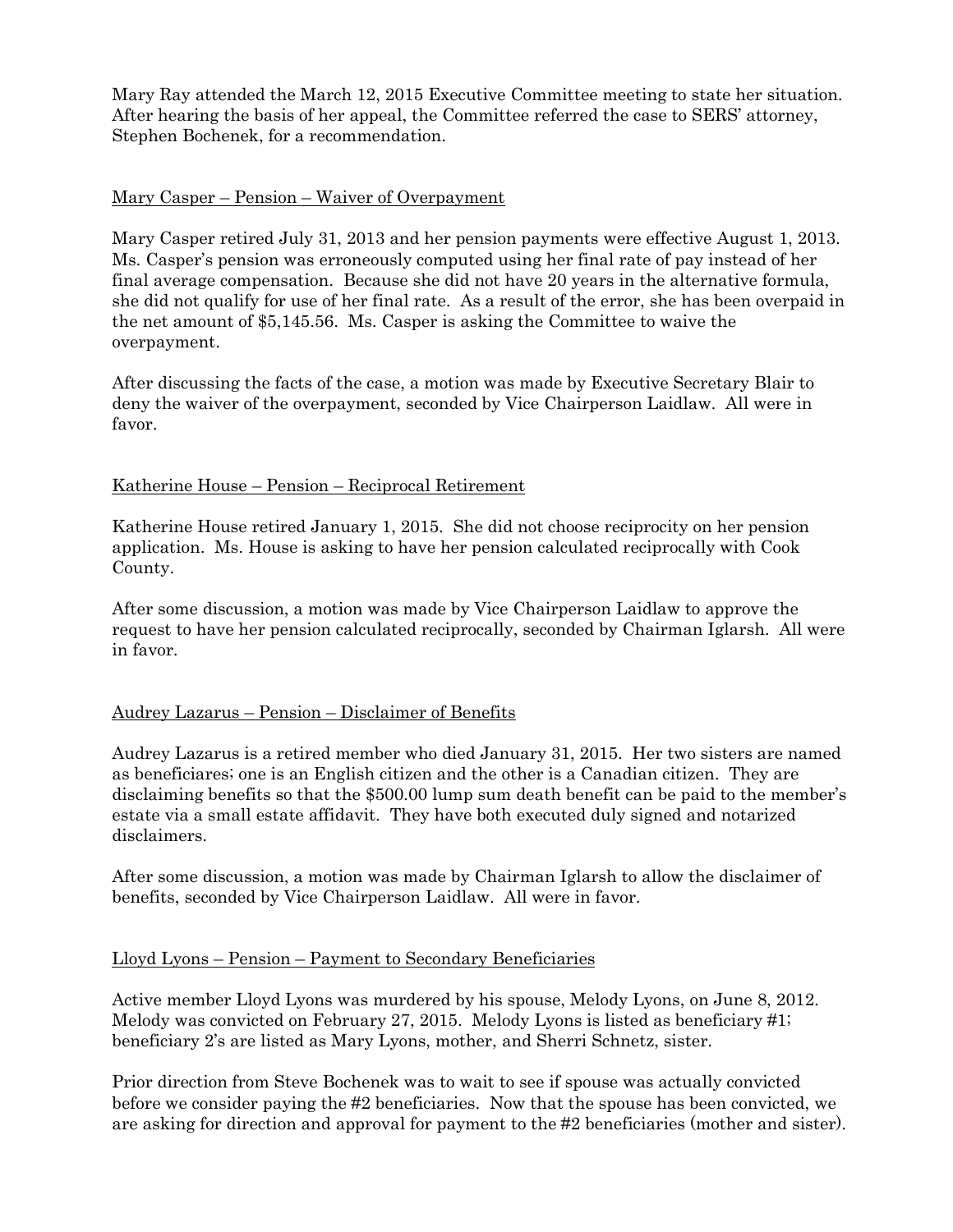After discussing the case, Attorney Bochenek suggested SERS send a notice to Melody Lyons and her attorney giving Ms. Lyons 30 days to appeal the decision, and then allow payment to beneficiaries #2.

### Bhikkhu Mahinda – Pension – Refund of Social Security Offset Removal

Bhikkhu Mahinda began receiving a retirement annuity effective January 1, 2003. In 2009, Mr. Mahinda signed the election form to reduce his pension by 3.825% for the Social Security offset removal. Mr. Mahinda appealed to the Executive Committee at their March, 2014 meeting to have the social security offset removal removed from his pension as his wife was a teacher and did not pay into Social Security. Due to the Government Pension Offset, she is not eligible to receive any money from Social Security as a widow, making the social security offset removal unnecessary. The Committee approved his appeal.

Mr. Mahinda is now asking for a refund of the money deducted from his pension for the social security offset removal.

After discussing the case, a motion was made by Executive Secretary Blair to deny Mr. Mahinda's request for a refund of payments made, seconded by Chairman Iglarsh. All were in favor.

#### Deborah Farris – Service & Refund – Reinstatement of Account

This account became eligible for a write-off in June, 2006. Contributions in the amount of \$6,369.70, widow and survivors in the amount of \$794.95 and 155 months of creditable service were written off on June 23, 2006. Mr. Farris' power of attorney, Patricia Lou Pafundi, has contacted us regarding her account and eligibility for a pension.

The Service & Refunds Division is requesting the Executive Committee to approve the reinstatement of this account so that a pension may be paid. After discussing the case, a motion was made by Executive Secretary Blair to approve reinstatement of the account, seconded by Chairman Iglarsh. All were in favor.

#### Eric Gregg – Service & Refund – Appeal of Irrevocable Declaration

Eric E. Gregg is requesting a personal appeal before the Executive Committee. He is asking that he be allowed to revoke the "Irrevocable Declaration to Accept or Reject Participation in the State Employees' Retirement System" form that he completed on May 2, 2013. Mr. Gregg applied for and received an Alternative Retirement Cancellation Payment (ARCP) on October 6, 2004.

After hearing the facts of the case, a motion was made by Chairman Iglarsh to approve the appeal to revoke the Irrevocable Declaration, seconded by Vice Chairperson Laidlaw. All were in favor.